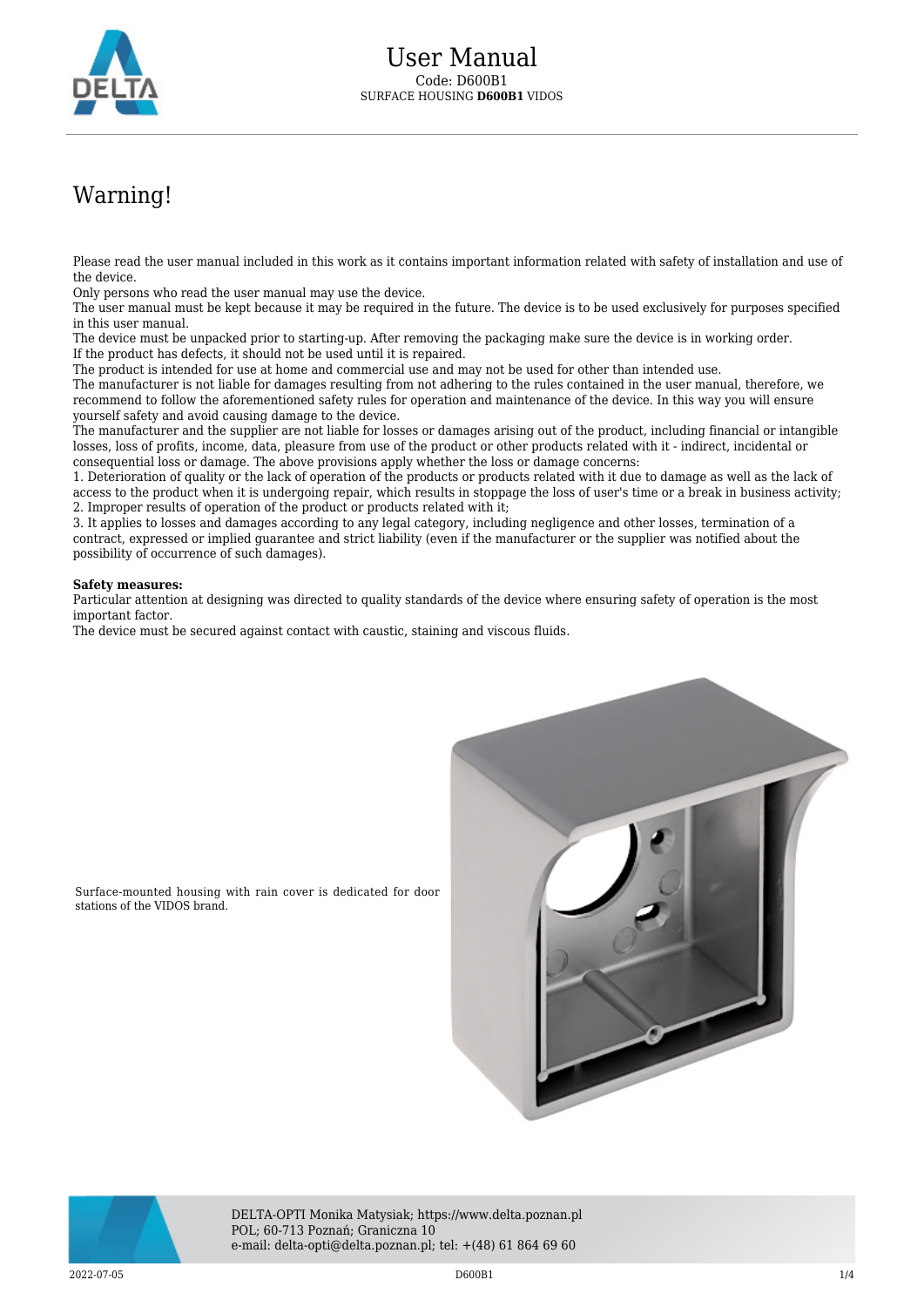

## User Manual Code: D600B1 SURFACE HOUSING **D600B1** VIDOS

| Material:             | Metal             |
|-----------------------|-------------------|
| Color:                | Silver            |
| Weight:               | $0.56 \text{ kg}$ |
| External dimensions:  | 120 x 110 x 80 mm |
| Manufacturer / Brand: | <b>VIDOS</b>      |
| Guarantee:            | 3 years           |

Front view:



Side view:

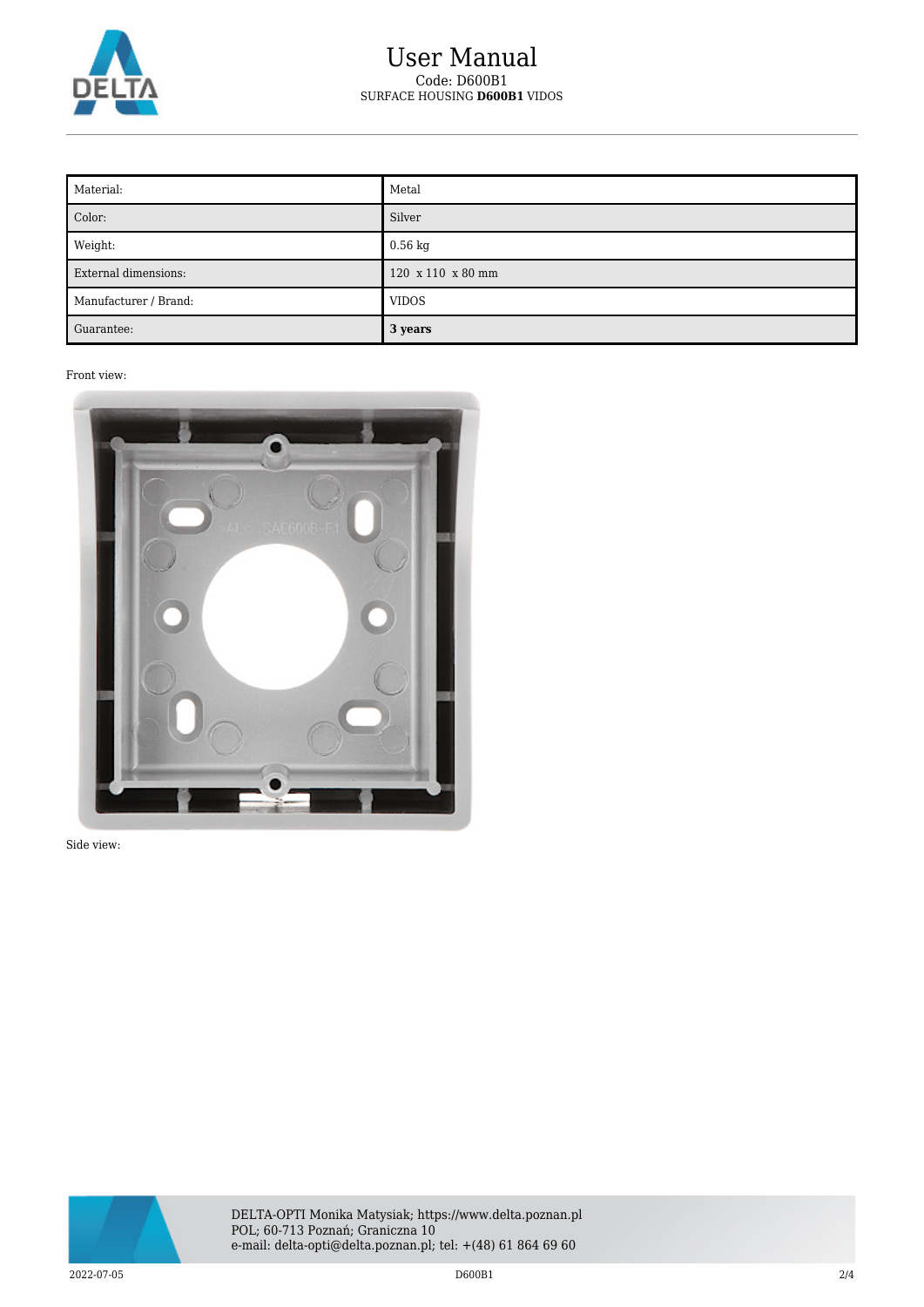